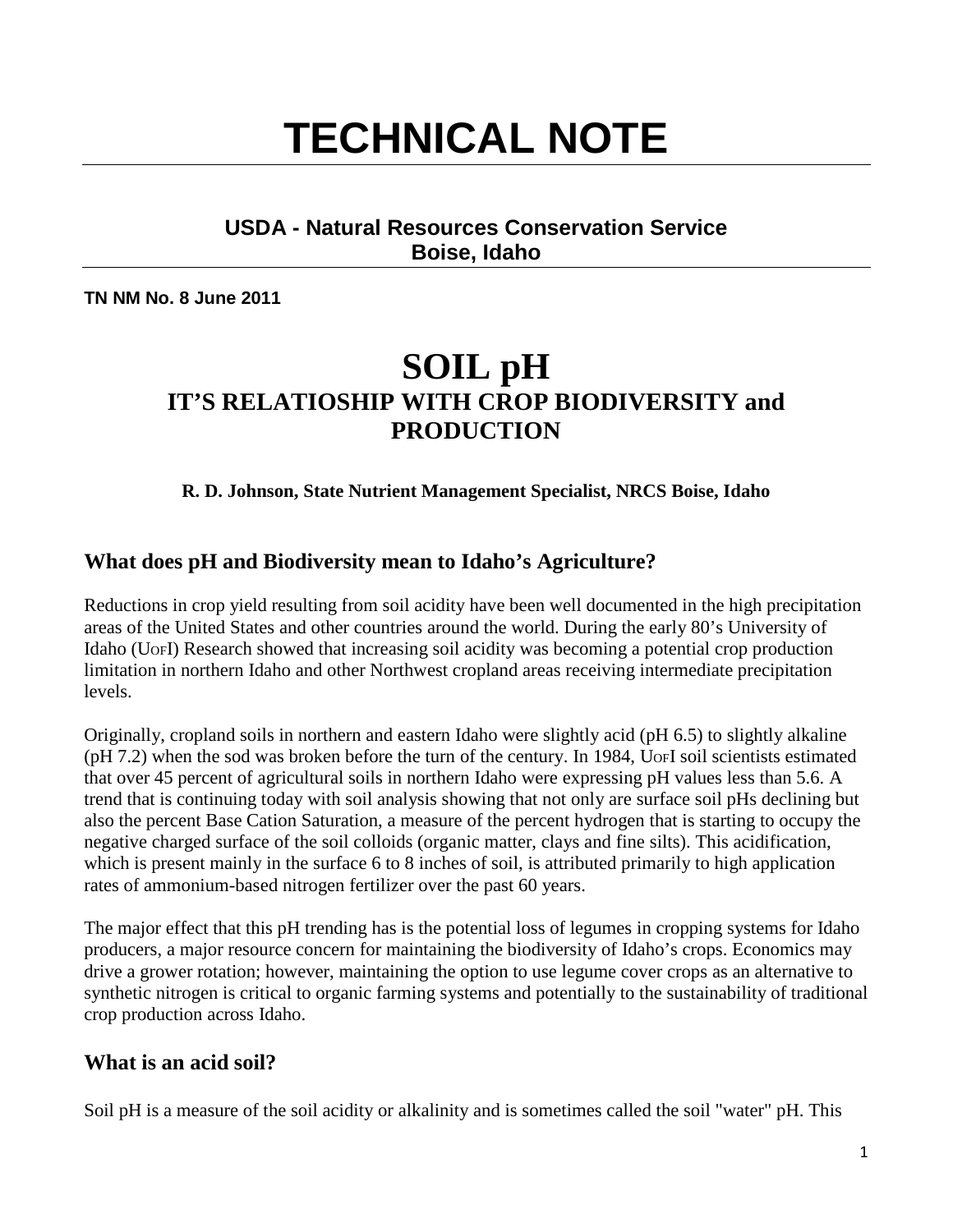is because it is a measure of the pH of the soil solution, which is considered the active pH that affects plant growth. Soil pH is the foundation of essentially all soil chemistry and nutrient reaction and should be the first consideration when evaluating a soil test. The total range of the soil pH scale is from 0-14. Values below the mid-point (pH 7.0) are acidic and those above pH 7.0 are alkaline. A soil pH of 7.0 is considered to be neutral. Most plants perform best in a soil that is slightly acid to neutral (pH 6.0-7.0). Some plants like blueberries require the soil to be more acid (pH4.5-5.5), and other, like alfalfa will tolerate a slightly alkaline soil (pH 7.0-7.5). Fig 1. Soil pH 2008/9 Schools Wikipedia

| <b>Soil pH Measures</b><br><b>Hydrogen Ion Activity</b>  |          |                |  |  |
|----------------------------------------------------------|----------|----------------|--|--|
| <b>Acidity/Basicity</b><br>Compared to pH 7.0<br>Soil pH |          |                |  |  |
| 9.0                                                      | Basicity | 100            |  |  |
| 8.0                                                      |          | 10             |  |  |
| 7.0                                                      |          | <b>Neutral</b> |  |  |
| 6.0                                                      |          | 10             |  |  |
| 5.0                                                      | Acidity  | 100            |  |  |
| 4.0                                                      |          | 1000           |  |  |

Soil pH and balance between acidity and alkalinity expressed by measuring pH is a major indicator of the health of one of the major resource concern, its soils and sustainability of crop production. Crop nutrients whether macronutrients (large quantity- Primary N-P-K building blocks, Secondary a-Mg-S) or micronutrients (small quantity – specialty Zn, Fe, Mn, Cu, B and Mo) are all impact by soil pH and the soil chemistry that take place at soil acidity and alkalinity imbalance. The vary soil microbes that have impacted the pH of Idaho soils are affected by soil pH. These organisms and crop are affected by the pH of the soil. N is supplied as ammonium  $(NH_4)$  or nitrate  $(NO_3)$  in fertilizer amendments, and dissolved N will have the highest concentrations in soil with pH 6-8. Concentrations of available N are less sensitive to pH than concentration of available P. In order for P to be available for plants, soil pH needs to be in the range 6.0 and 7.5. If pH is lower than 6, P starts forming insoluble compounds with iron (Fe) and aluminum (Al) and if pH is higher than 7.5 P starts forming insoluble compounds with calcium (Ca).

# **What is the affect of Nitrification?**

Nitrification the biological conversion of ammonium to nitrate nitrogen has an long term effect on soil pH. Nitrification is a two-step process involving two groups of bacteria, *Nitrosomonas* and *Nitrobacter*. The reactions are generally coupled and proceed rapidly to the nitrate form; therefore, nitrite levels at any given time are usually low. These bacteria known as "nitrifiers" are strict "aerobes," meaning they must have free dissolved oxygen to perform their work. Nitrification occurs only under aerobic conditions at dissolved oxygen levels of 1.0 mg/L or more. At dissolved oxygen (DO) concentrations less than 0.5 mg/L, the growth rate is minimal.

The biological oxidation of ammonia results in the formation of two new forms of nitrogen, nitrite and nitrates. The oxidation of ammonia to nitrite is usually the rate limiting step of nitrification. Nitrification is an important step in the nitrogen cycle in soil and in the production of crops in Idaho. The oxidation of ammonia into nitrite is performed by two groups of organisms, ammonia-oxidizing bacteria and ammonia-oxidizing archaea. In soils the most studied Ammonia Oxidizing Bacteria (AOB) belong to the genera *Nitrosomonas* and *Nitrosococcus*. The second step (oxidation of nitrite into nitrate) is done (mainly) by bacteria of the genus *Nitrobacter*. Nitrifying organisms are chemoautotroph's, and use carbon dioxide as their carbon source for growth. Some AOB possess the enzyme, urease, which catalyzes the conversion of the urea molecule to two ammonia molecules and one carbon dioxide molecule. *Nitrosomonas europaea*, as well as populations of soil-dwelling AOB, has been shown to assimilate the carbon dioxide released by the reaction to make biomass, and harvest energy by oxidizing ammonia (the other product of urease) to nitrite. This feature may explain enhanced growth of AOB in the presence of urea in acidic environments. These bacteria known as "nitrifiers" are strict "aerobes,"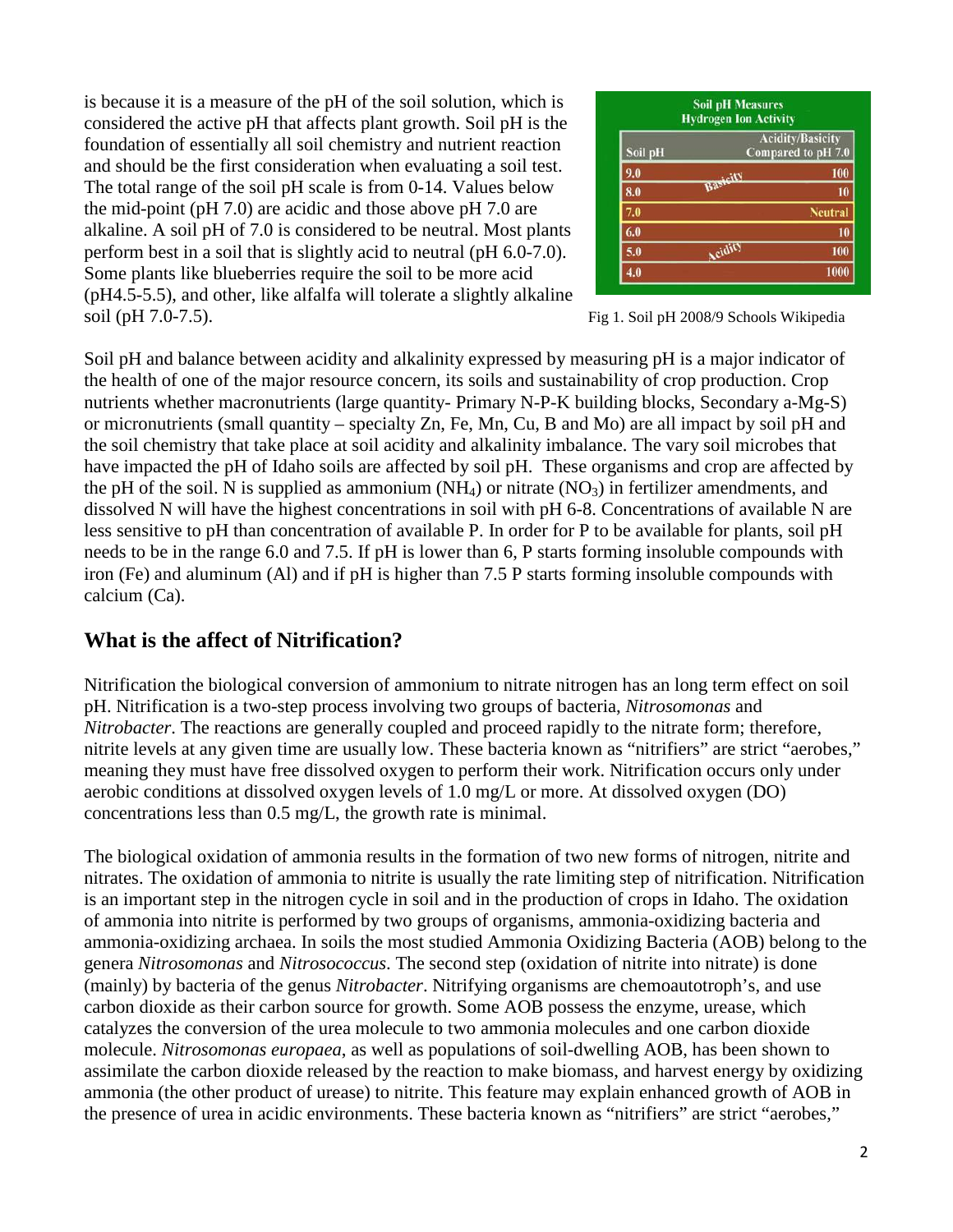meaning they must have free dissolved oxygen to perform their work. Nitrification occurs only under aerobic conditions at dissolved oxygen levels of 1.0 ppm or more. At dissolved oxygen (DO) concentrations less than 0.5 ppm, the growth rates are minimal. This may be important in how slowly ammonium coverts in cold saturate or near saturated soils, like we have in parts of Northern and Eastern Idaho. Nitrification requires a long retention time, a low food to microorganism ratio, and adequate buffering (alkalinity).

The nitrification process produces and acidic environment. This acid formation lowers the pH of the biological population environment and can cause a reduction of the growth rate of nitrifying bacteria. Nitrification equations

 $2NH_4^+ + 3O_2 = 4H^+ + 4H_2O + 2NO_2^- + O_2 = 2NO_3^-$ ( *Nitrosomonas* and *Nitrosococcus*) ( *Nitrobacter*)

The nitrification reaction in the conversion of 1-lb-N of anhydrous ammonia (82-0-0), Urea (46-0-0) and Urea Ammonium Nitrate-UAN (32-0-0) consumes 4.2 pounds of oxygen and generates enough acidity to neutralize 1.8 pounds of alkalinity as  $CaCO<sub>3</sub>$ . The most acidifying form of nitrogen is ammonium

| Table 1.<br>Calculated Equivalent Acidity/Alkalinity of Common Nitrogen Fertilizers                                                                                                                                     |                     |                                   |                                                            |                                |  |
|-------------------------------------------------------------------------------------------------------------------------------------------------------------------------------------------------------------------------|---------------------|-----------------------------------|------------------------------------------------------------|--------------------------------|--|
| <b>N</b> Source                                                                                                                                                                                                         | $%$ N               | <b>Chemical Formula</b>           | 100 Lb of<br><b>Nitrogen or</b><br>Phosphorus <sup>1</sup> | 100 Lb of<br><b>Fertilizer</b> |  |
| Ammonium Sulfate                                                                                                                                                                                                        | 21                  | $(NH_4)_2SO_4$                    | 524A                                                       | 110A                           |  |
| Anhydrous Ammonia                                                                                                                                                                                                       | 82                  | NH <sub>3</sub>                   | 180A                                                       | 148A                           |  |
| Ammonium Nitrate                                                                                                                                                                                                        | 34                  | $NH_4NO_3$                        | 180A                                                       | 61A                            |  |
| Urea                                                                                                                                                                                                                    | 46                  | CO(NH <sub>2</sub> ) <sub>2</sub> | 180A                                                       | 83A                            |  |
| <b>UAN</b>                                                                                                                                                                                                              | 28-32               | $CO(NH_2)_2 + NH_4NO_3$           | 180A                                                       | 50A-58A                        |  |
| Calcium Nitrate                                                                                                                                                                                                         | 15                  | Ca(NO <sub>3</sub> ) <sub>2</sub> | 133B                                                       | 20B                            |  |
| Sodium Nitrate                                                                                                                                                                                                          | 16                  | NaNO <sub>3</sub>                 | 180B                                                       | 29B                            |  |
| Potassium Nitrate                                                                                                                                                                                                       | 13                  | KNO <sub>3</sub>                  | 200B                                                       | 26B                            |  |
| Ammonium Phosphate                                                                                                                                                                                                      | $11 - 52 - 0$       | $NH_4H_2PO_4$                     | $144A-P$                                                   | 75A                            |  |
| Ammonium<br>Polyphosphate                                                                                                                                                                                               | $10 - 34 - 0$       | $(NH_4)_2H_3P_2O_7$               | 212A-P                                                     | 72A                            |  |
| Ammonium Phosphate<br>Sulfate                                                                                                                                                                                           | $16 - 20 - 0 - 14S$ | $NH_4H_2PO_4. (NH_4)_2SO_4$       | 440A-P                                                     | 88A                            |  |
| Adapted from the Potash and Phosphate Institutes Soil Fertility Manual                                                                                                                                                  |                     |                                   |                                                            |                                |  |
| $1$ Pounds of calcium carbonate (CaCO <sub>3</sub> ) needed to neutralize the acidity formed from 100 pounds of<br>nitrogen, or nitrogen containing fertilizer. The "B" denotes a basic (pH increasing) effect, the "P" |                     |                                   |                                                            |                                |  |

Table 1 shows the calculated equivalent acidity of common nitrogen materials.

sulfate where each lb-N neutralizes 5.4 pounds of alkalinity as CaCO<sub>3</sub>. Note that fertilizers with nitrate-N as the sole nitrogen form create alkalinity when applied to the soil. The fertilizer industry in North

denotes Phosphorus based. These are theoretical values and may differ somewhat in actual soil.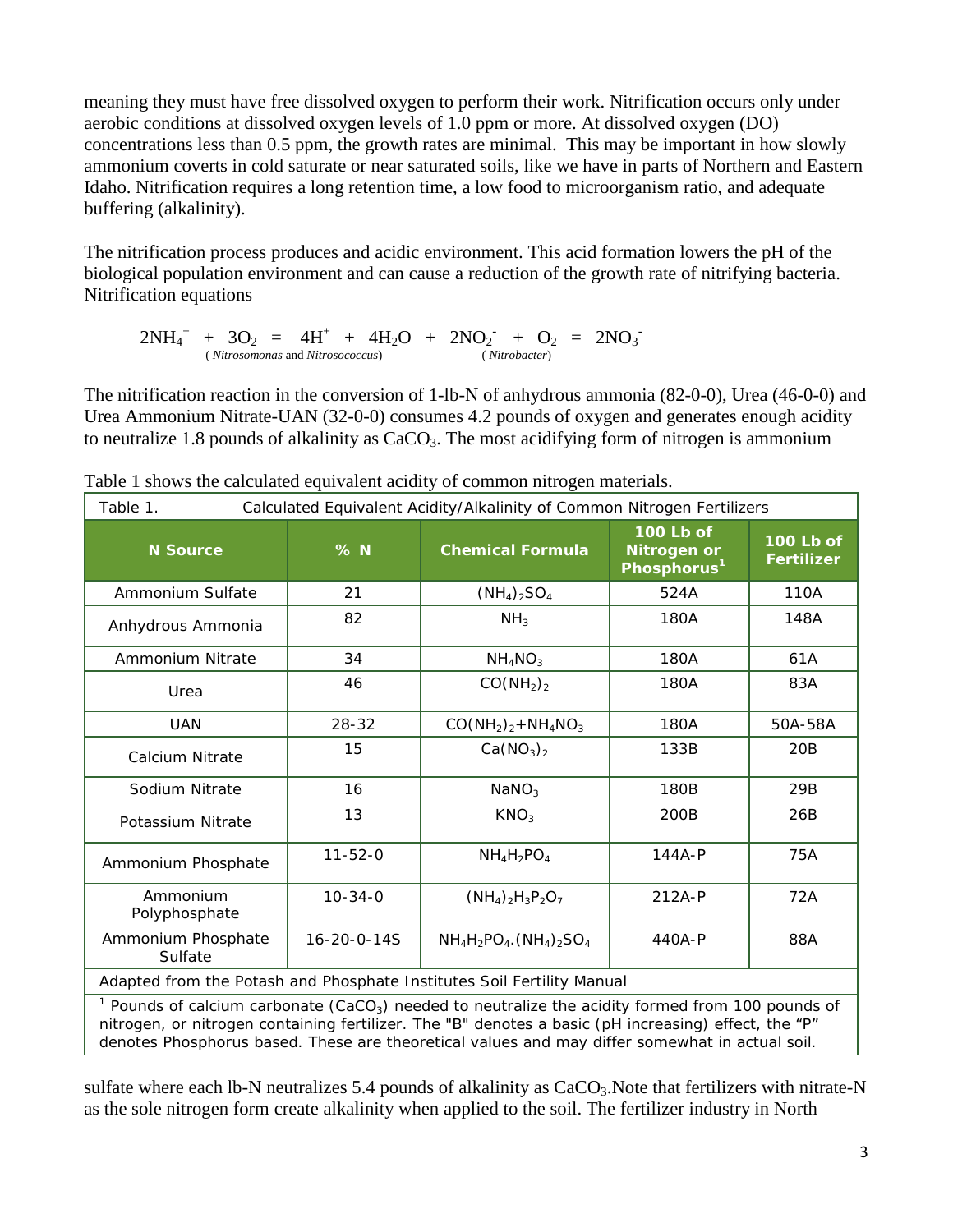Europe have used Calcium Nitrate for decades to offset the problems with soil acidification and assuring plant available Nitrate-N for spring and early summer crop production. As a topdress product each pound of N applied using Calcium Nitrate will generate an alkalinity equivalent of 1.35 pounds as  $CaCO<sub>3</sub>$ .

Figure 2 shows that in a calcareous soil following the application of ammonia the solution pH is elevated to above a pH of 10. Following nitrification the solution pH is buffered back to the original pH through neutralizing reaction between the acidity generated through nitrification and the natural lime and calcium in the calcareous soil. Figure 3 shows the same reaction for an acid soil. This time the pH is not buffered back because of the lack of natural calcium carbonate and exchangeable calcium on the soil colloids.



# **Stratification of soil acidity under direct seeding**

A potential problem that has been discussed since the early 80's throughout Northern Idaho has been the affect of continuous direct seeding on the potential buildup of soil acidity in the zone of N fertilizer application. Under tilled systems, the surface soil is normally inverted and mixed with soil lower in the profile that usually contains higher amounts of soil bases (higher in pH).

The example as depicted in Figures 4 shows the pH shift and ammonia conversion  $NH<sub>3</sub>-N$  (Soil Solution) at 0-1, 1-2, 2-3 and 3-4 inches from the point of injection at 1-day, 1-week, 2-weeks and 4 weeks following injection of 100 lb-N/A of  $NH_3$  on loamy fine sand with 3.1% OM at 75% of field capacity. The optimum pH for Nitrosomonas and Nitrobacter is between 7.5 and 8.5. Nitrification slows down or stops at a pH below 6.0. Figure 4 shows the actual pH and ammonium and nitrate at 0 to 4 inches from the ammonia injection band. The nitrification process produces free Hydrogen  $(H<sup>+</sup>)$ , which when diffused through the cell walls of the root creates an acid environment surrounding the root. This acidification of the root surface lowers the pH of the soil solution surrounding the root and median in which the biological population is growing. This can cause a reduction of the growth rate of nitrifying bacteria. The optimum pH for *Nitrosomonas* and *Nitrobacter* is between 7.5 and 8.5. Nitrification stops at a pH below 6.0. The active acidity resulting from ammonium nitrification is buffered by the adsorb Base Cations (Ca<sup>+2</sup>, Mg<sup>+2</sup>, K<sup>+</sup>, and Na<sup>+</sup>) and soil carbonates salts (CO<sub>3</sub><sup>-2</sup>) and soil solution bicarbonates  $(HCO<sub>3</sub>^-)$  and hydroxides  $(OH^-)$  in the soil.

The buffering capacity of the soil is dependent on Cation Exchange Capacity, quantity of Base Cations and the presence of Free Lime. The sum of Base Cation and Free Lime determines the passive pH. As the alkaline of the soil solution is neutralized the soil pH (Active pH) drops. One of the visual effects of low soil pH is the presence of poor growth of a sensitive crop such as alfalfa. However, a soil test is the only reliable way of determining whether soil is acid or not. A lime requirement test (Buffered pH) should be used to determine the rate of lime to apply.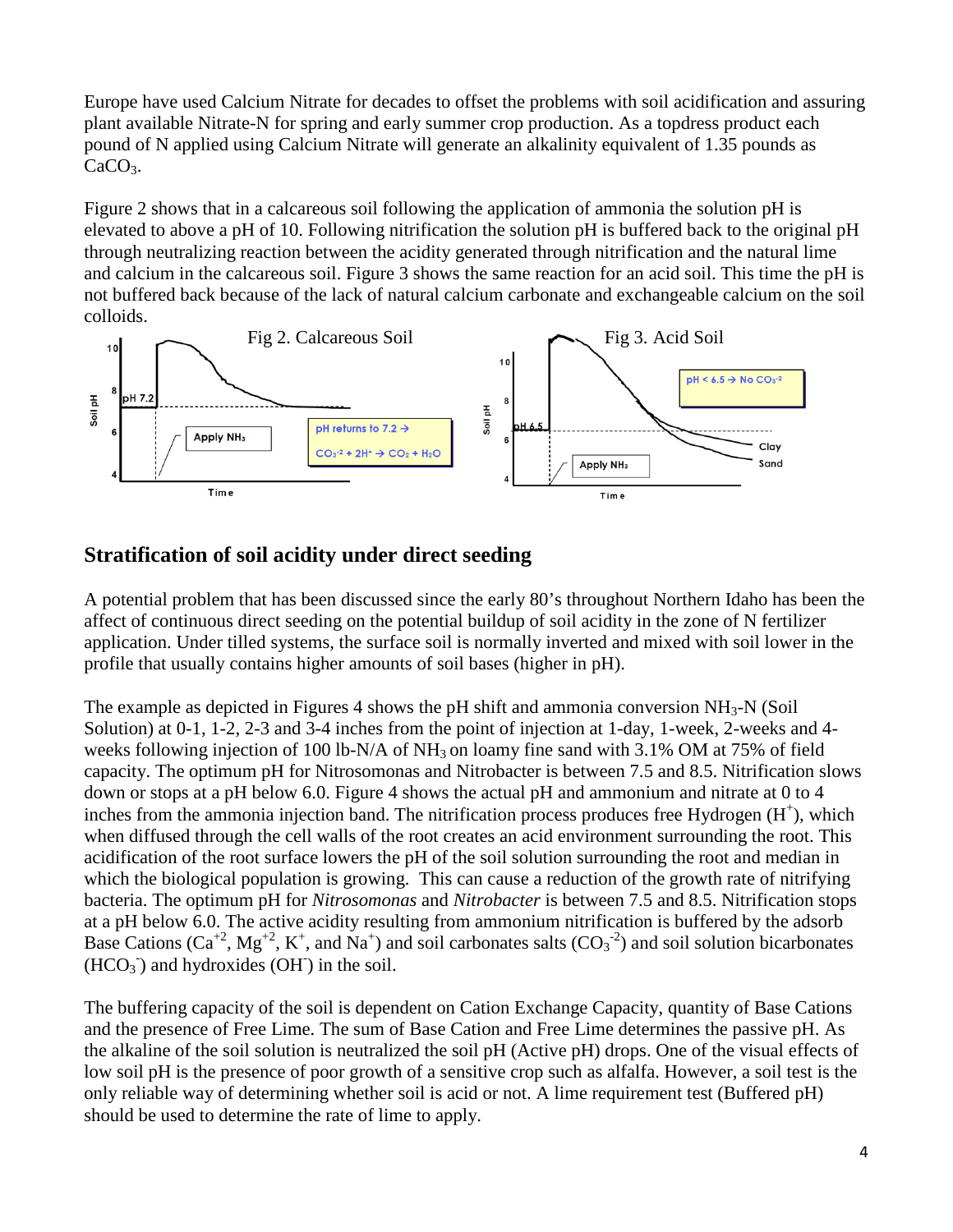



Figure 5 compares soil pH with depth under conventional and no till management at Touchet,WA (14 years no till) shows the trend observed in five of six paired conventional-no till sites where soil pH was substantially lower in the 2-4 inch zone under no till as compared to conventional management. This zone is where the majority of starter fertilizer (often  $16-20-0 + S$ ) is applied and close to where the majority of N is applied. Soil pH above this zone at the soil surface is usually higher in pH from deposition of bases from surface residue. Soil below this zone is higher in pH as well. A number of questions arise on whether long-term no till fields need to be tilled periodically to redistribute soil nutrients and to bring up higher pH soil to the soil surface. The trend analysis suggest the potential for limited liming of no till fields, however current





University of Idaho recommendation is to take a wait and see strategy with crop selection tolerant to low pH being the current practice. However, as Conservation Planners our strategy is to assist the producer in maintaining soil chemical properties that offer producers the flexibility of using legume forage and cover crops in the rotation to attain compliance with a conservation practices resulting from identifying and addressing a resource concern.

# **Soil Testing for Lime Requirement - Buffer pH (SMP)**

The Shoemaker, McLean and Pratt (SMP) lime requirement test is used to estimate the amount of lime required to raise the pH of the surface 3" of soil. This is a value that is generated in the laboratory; it is not an existing feature of the soil. Laboratories perform this test in order to develop lime recommendations, and it actually has no other practical value. In basic terms, the SMP is the resulting sample pH after the laboratory has added a liming material. In this test, the laboratory adds a chemical mixture called a buffering solution. This solution functions like extremely fast-acting lime. Each soil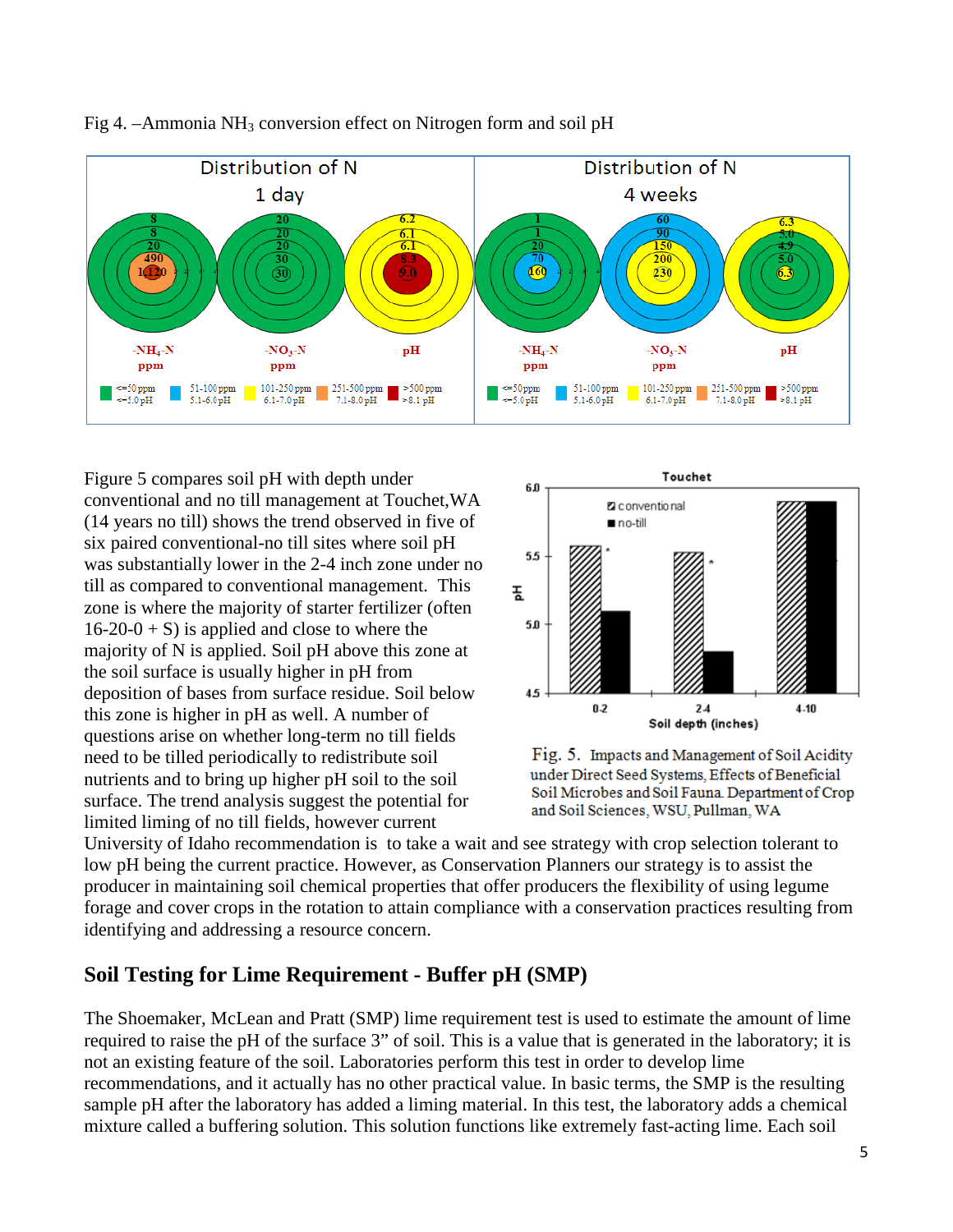sample receives the same amount of buffering solution; therefore the resulting pH is different for each sample. To determine a lime recommendation, the laboratory looks at the difference between the original soil pH and the ending pH after the buffering solution has reacted with the soil. If the difference between the two pH measurements is large, it means that the soil pH is easily changed, and a low rate of lime will be sufficient. If the soil pH changes only a little after the buffering solution has reacted, it means that the soil pH is difficult to change and a larger lime addition is needed to reach the desired pH for the crop.

The reasons that a soil may require differing amounts of lime to change the soil pH relates to the soil CEC and the "reserve" acidity that is contained by the soil. Soil acidity is controlled by the amount of hydrogen  $(H<sup>+</sup>)$  and the aluminum  $(Al<sup>+++</sup>)$  ions that are either contained in, or generated by the soil and soil components. Soils with a high CEC have a greater capacity to contain or generate these sources of acidity. Therefore, at a given soil pH, a soil with a higher CEC (thus a lower buffered pH) will normally require more lime to reach a given target pH than a soil with a lower CEC

The following analogy (adapted and modified from University of Nebraska, Bulletin G74-153) may give

a simple explanation. Consider two-coffee pots (figure to left) one 50-cup capacity and one 10 cup, both having the same size indicator tube and spigot. Coffee in the indicator tube represents the active acidity (measured by regular pH) and that coffee in the pot represents the reserve acidity (measured by buffer pH). Let the large pot represent a clay soil high in organic matter while the small pot represents a sandy soil. Both pots have equal amounts of coffee in the indicator tube; i.e., same active hydrogen, so same soil pH. Now open the spigot and remove one-cup of coffee from each pot (figure B). Removing one cup of coffee from each pot could be equated to the addition of small amount of limestone to an acid soil. Opening the spigot will cause the level of coffee in the indicator tube to drop below the level in the pot, but will return to almost the original level (clay soil) when the spigot is closed. The momentary drop of coffee in the indicator tube represents the initial increased in pH when lime is added (affects active hydrogen), but reserve hydrogen (similar to coffee in the pot) soon equalizes the effect from the lime and the pH returns to essentially its original level (clay soil, figure C). Thus, if the pH is 6.5 or lower, a buffer pH is run to measure the reserve acidity. The result of the buffer pH shows the amount of lime required to neutralize a major portion of the reserve acidity. The relative amounts of coffee in the two pots (figure C) show why a



sandy soil and clay soil with the same pH result in different lime requirements. For example, the small addition of limestone (equivalent to removing one cup of coffee from each pot) reduced the total coffee (reserve acidity) by 10% in the small pot (sandy soil), but only 2% of the large pot (clay soil). In a similar manner, 1 ton of agricultural limestone will make a greater difference in the pH of a sandy soil than of a clay soil.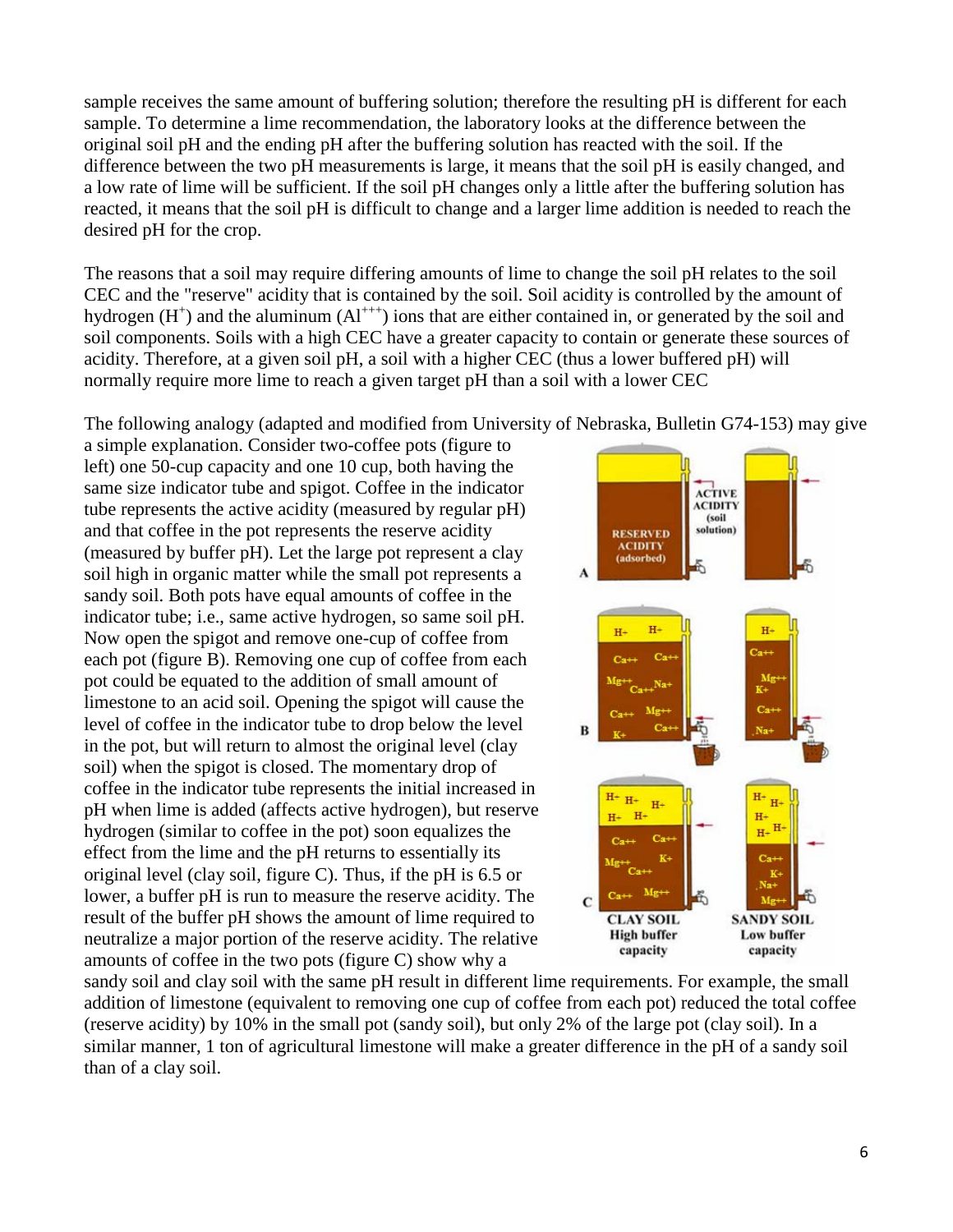#### **Effects on crops of liming acid soils**

The effect of soil acidity on a crop can occur at various pH levels. These effects can be divided into two general categories - **Direct and Indirect**. Table 3 profiles these effects on soil acidity and suggests beneficial effects from the application of lime to the various pH ranges found in Idaho soils. Soil acidity and the net effect of application of acid forming fertilizers has had an effect on the bio diversity of Idaho

| <b>Rating</b> | Soil pH    | $50$ and $\mu$ on $70$ and $\mu$ and $\mu$<br>Direct effects on crops        | <b>Indirect effects on crops</b>         |  |  |  |
|---------------|------------|------------------------------------------------------------------------------|------------------------------------------|--|--|--|
|               |            | No direct effect of liming on most                                           | Liming may improve the physical          |  |  |  |
|               |            | crops.                                                                       | properties of some medium and fine       |  |  |  |
|               |            |                                                                              | textured soils (particularly ash         |  |  |  |
| Slightly      | 6.1 to 6.5 |                                                                              | influenced cutover soils).               |  |  |  |
| acid          |            | Fields with an average pH just above                                         | Improved soil structure and reduced      |  |  |  |
|               |            | 6.0 may have areas where the pH is                                           | crusting will be particularly beneficial |  |  |  |
|               |            | below 6.0. Alfalfa and sweet-clover                                          | for small seeded crops such as canola.   |  |  |  |
|               |            | yields will be increased on the more                                         |                                          |  |  |  |
|               |            | acid areas.                                                                  |                                          |  |  |  |
|               |            | Improved survival and growth of                                              | Liming may improve the physical          |  |  |  |
|               |            | rhizobium bacteria which fix                                                 | properties of some medium and fine       |  |  |  |
|               |            | nitrogen in association with alfalfa,                                        | textured soils as indicated above.       |  |  |  |
|               |            | lentils and sweet clover.                                                    |                                          |  |  |  |
|               |            | Yields of alfalfa, lentils and sweet                                         | Plant availability of phosphorous        |  |  |  |
| Moderately    | 5.6 to 6.0 | clover are increased.                                                        | fertilizers is improved.                 |  |  |  |
| acid          |            |                                                                              | Increased microbial activity and         |  |  |  |
|               |            |                                                                              | release of plant nutrients.              |  |  |  |
|               |            | Increased nitrogen fixation and yield of legumes.                            |                                          |  |  |  |
|               |            | Soluble aluminum and manganese                                               | Indirect effects as outlined above for   |  |  |  |
| Strongly      | 5.1 to 5.5 | are reduced to nontoxic levels.                                              | moderately acid soils.                   |  |  |  |
| acid          |            | Small increases in yield of barley occur in the first two or three years     |                                          |  |  |  |
|               |            | following lime applications with larger increases (25-30 per cent) occurring |                                          |  |  |  |
|               |            | in subsequent years. Yields of wheat and canola will be increased less than  |                                          |  |  |  |
|               |            | barley. Yields of more acid tolerant crops may be increased as a result of   |                                          |  |  |  |
|               |            | indirect effects of lime as outlined above.                                  |                                          |  |  |  |
|               |            | Direct effects as outlined above for strongly acid soils.                    |                                          |  |  |  |
| Very          | Less than  | Direct effects as outlined above for                                         | Indirect effects as outlined above for   |  |  |  |
| strongly      | 5.1        | strongly acid soils.                                                         | moderately acid soils.                   |  |  |  |
| acid          |            |                                                                              |                                          |  |  |  |

Table 3. The effect of liming soil acidity on yield of crops.

soils. As soils become acidic there is a strong correlation with loss of legumes, an very important rotational crops and a crop that may be critical to the sustainability of agriculture as we know it in Northern and Eastern Idaho.

#### **Direct effects**

Direct effects of acid soils are often expressed as metal toxicities and usually involve a soluble form of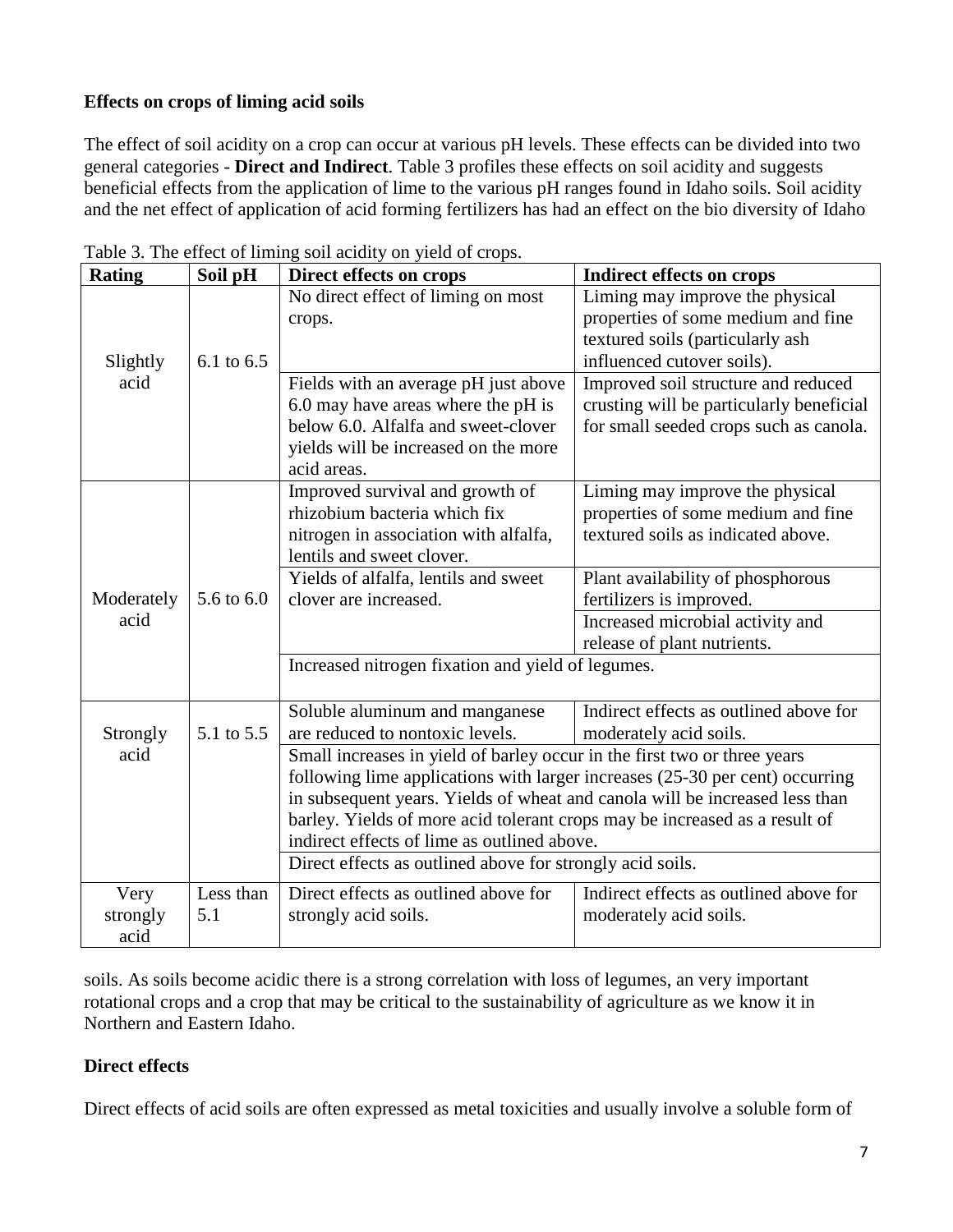aluminum and/or manganese. Trace nutrients are not major components of plant tissue, but, for example, make up key components of catalyst, enzymes and vitamins. Both macro and trace nutrient availability

(Fig 6.) is controlled by soil pH. Organic crop production requires no commercial fertilizers but relies on both macro and trace nutrients being supplied by degradation of plant material through the activities of micro flora and fauna in the soil and nitrogen fixation through having legumes in the crop rotation. These organisms and crop are affected by the  $pH$  of the soil. N is supplied as ammonium (NH<sub>4</sub>) or nitrate  $(NO<sub>3</sub>)$  in fertilizer amendments, and dissolved N will have the highest concentrations in soil with pH 6-8. Concentrations of available N are less sensitive to pH than concentration of available P. As soil acidity increases (pH decreases), soluble aluminum and manganese increase to toxic levels. Aluminum toxicity restricts root growth and



phosphorus uptake. Manganese toxicity causes black Fig 6. Nutrient availability in relation to soil pH necrotic spots or streaks on leaves of cereals and chlorosis on leaf margins and cupping of leaves of canola and legumes. Aluminum and manganese toxicity often reduce the yield of crops grown on acid soils. Soil acidity also has a direct effect on the survival and growth of rhizobium bacteria which fix nitrogen in association with legumes. The rhizobium bacteria associated with alfalfa and sweet-clover are especially sensitive to acidity. The application of lime reduces soil acidity (pH increases) which reduces soluble aluminum and manganese to nontoxic levels and creates a suitable environment for rhizobium bacteria.

#### **Specific to Idaho Crops**

Several studies have looked at the effect of soil acidity directly on yield of Idaho crops. The relationships of soil pH to the potential yield of crops commonly grown in Idaho are shown in Table 2.

| Table 2. The relationship of soil pH on the percentage maximum yield of crops grown in Northern Idaho |           |         |            |       |        |            |     |     |     |     |
|-------------------------------------------------------------------------------------------------------|-----------|---------|------------|-------|--------|------------|-----|-----|-----|-----|
|                                                                                                       |           | Soil pH |            |       |        |            |     |     |     |     |
| Crop                                                                                                  | 4.8       | 4.9     | 5.0        | 5.1   | 5.2    | 5.3        | 5.4 | 5.5 | 5.6 | 5.7 |
| Alfalfa                                                                                               |           |         |            |       |        |            | 70  | 80  | 90  | 100 |
| <b>Barley</b>                                                                                         | 54        | 64      | 74         | 83    | 93     | 100        | 100 | 100 | 100 | 100 |
| <b>Bluegrass</b>                                                                                      |           |         | 90         | 90    | 100    | 100        | 100 | 100 | 100 | 100 |
| Lentils                                                                                               | 36        | 43      | 50         | 57    | 65     | 72         | 79  | 86  | 93  | 100 |
| Peas                                                                                                  | 33        | 33      | 51         | 59    | 68     | 77         | 86  | 94  | 100 | 100 |
| Wheat                                                                                                 | $34 - 76$ | 47-81   | $57 - 8.6$ | 67-90 | 76-100 | $95 - 100$ | 100 | 100 | 100 | 100 |

IMPACTS AND MANAGEMENT OF SOIL ACIDITY UNDER DIRECT SEED SYSTEMS- STATUS AND EFFECTS ON CROP PRODUCTION UOFI

In general, legume crops are most sensitive to acid soil conditions while cereal and grass crops are more tolerant to low soil pH.

#### **Indirect effects**

The application of lime to acid soils can affect biological, chemical, and physical properties of the soils.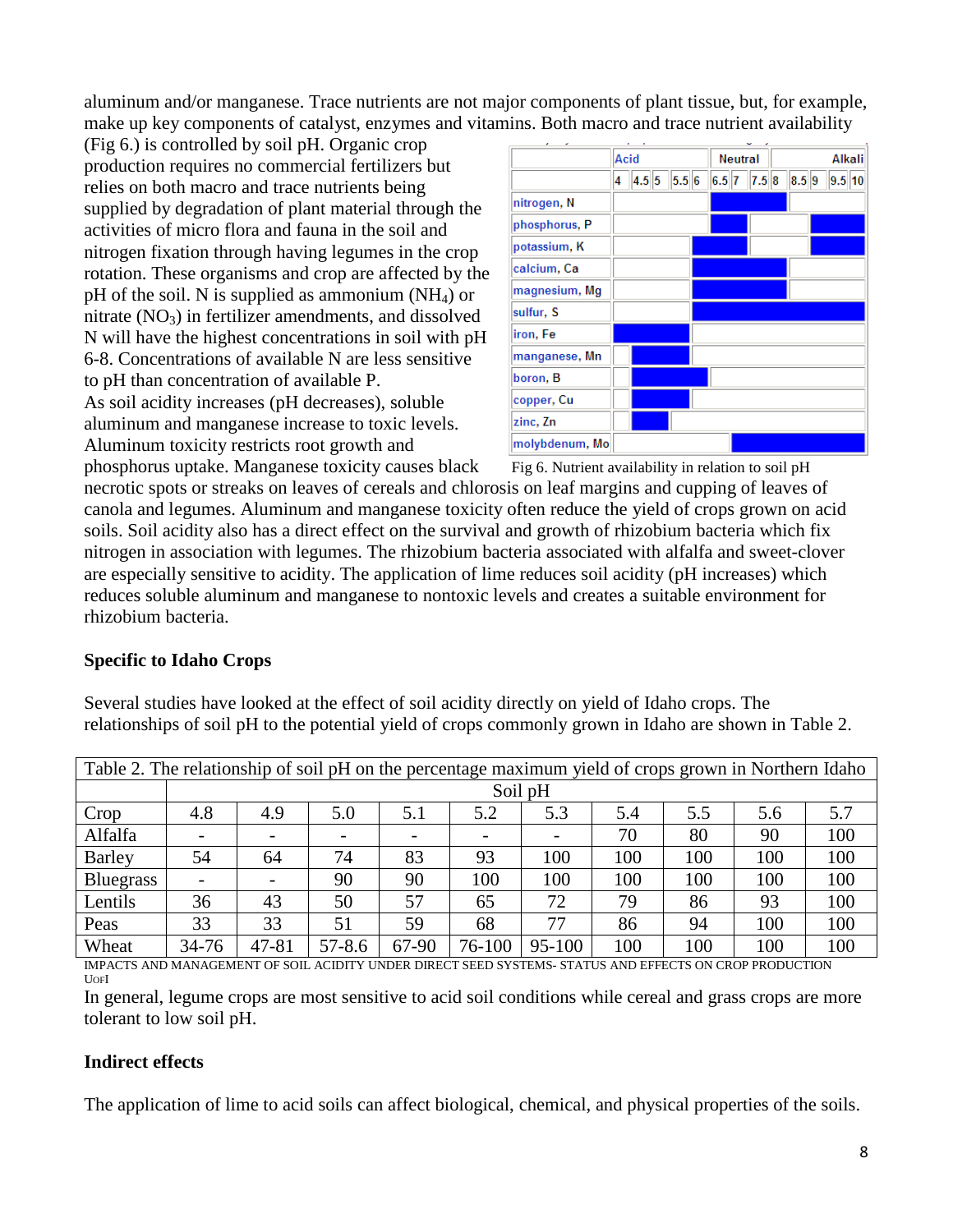The increase in soil pH resulting from the application of lime provides a more favorable environment for soil microbiological activity which increases the rate of release of plant nutrients, particularly nitrogen. Reduced soil acidity following liming also increases the availability of several other plant nutrients, notably phosphorus. Only about 20 per cent of fertilizer phosphorus is taken up by a crop in the year of application. The remainder is fixed in the soil in various degrees of availability to succeeding crops. On acid soils (pH less 6.0) the fixed phosphorus is retained in less available forms than on slightly acid and neutral soils (pH 6.1 to 7.5). Therefore one of the benefits of liming acid soils is the increased utilization of residual fertilizer phosphorus by crops.

The application of lime can also improve the physical properties of some soils. Reduced soil crusting, improved emergence of small seeded crops such as canola, and reduced power requirements for tillage have been noted as a result of lime applications on ashy cut over soils.

# **Management of acid soils**

The first step in the management of acid soils is to identify the extent and severity of the problem. Poor yields of acid sensitive crops may indicate an acid soil condition, but soil tests are the only sure method of identifying an acidity problem. With careful sampling of fields, soil tests can determine the extent and severity of soil acidity, the rate of lime required, and provide an estimate of crop response to lime. An estimate of crop response along with the cost of lime provides a basis for assessing the economics of liming.

Each field that is to be limed should be carefully sampled. Divide a field into areas on the basis of soil type or differences in crop growth and sample each of these areas separately. Some areas of a field may require higher rates than others and some areas may not require any. A lime requirement test should be requested in order to determine the amount of lime required to bring the soil to pH 6.5.

In some cases, growing crops that are more tolerant to acidity is an alternative to liming. But as soils gradually become more acid, the choice of crops becomes very limited. The long-term goal should be to lime soils to a pH value best suited to the crops being grown. After a desired soil pH has been achieved, the amount of lime required to maintain soils in a suitable pH range will depend on fertilizer rates, soil type and cropping practices.

#### **Rate of lime required**

The rate of lime required depends on the amount of pH change that is required and the buffering capacity of the soil. Buffering capacity refers to the amount of lime required to change pH a given amount. Sandy soils and soils low in organic matter have low buffering capacities. Clay soils and soils high in organic matter have high buffering capacities. Tables 3 shows a typical lime recommendation chart utilizing a typical silt loam over a range of varying organic matter. Actual recommendations include many more combinations of Original pH, Target pH, and Buffer pH. SMP Buffer lime recommendations are expressed in pounds per acre of pure calcium carbonate  $(CaCO<sub>3</sub>)$  per 7 inch depth and typical finess of grind. *Make appropriate adjustments for the local lime source (see adjustments following lime tables).*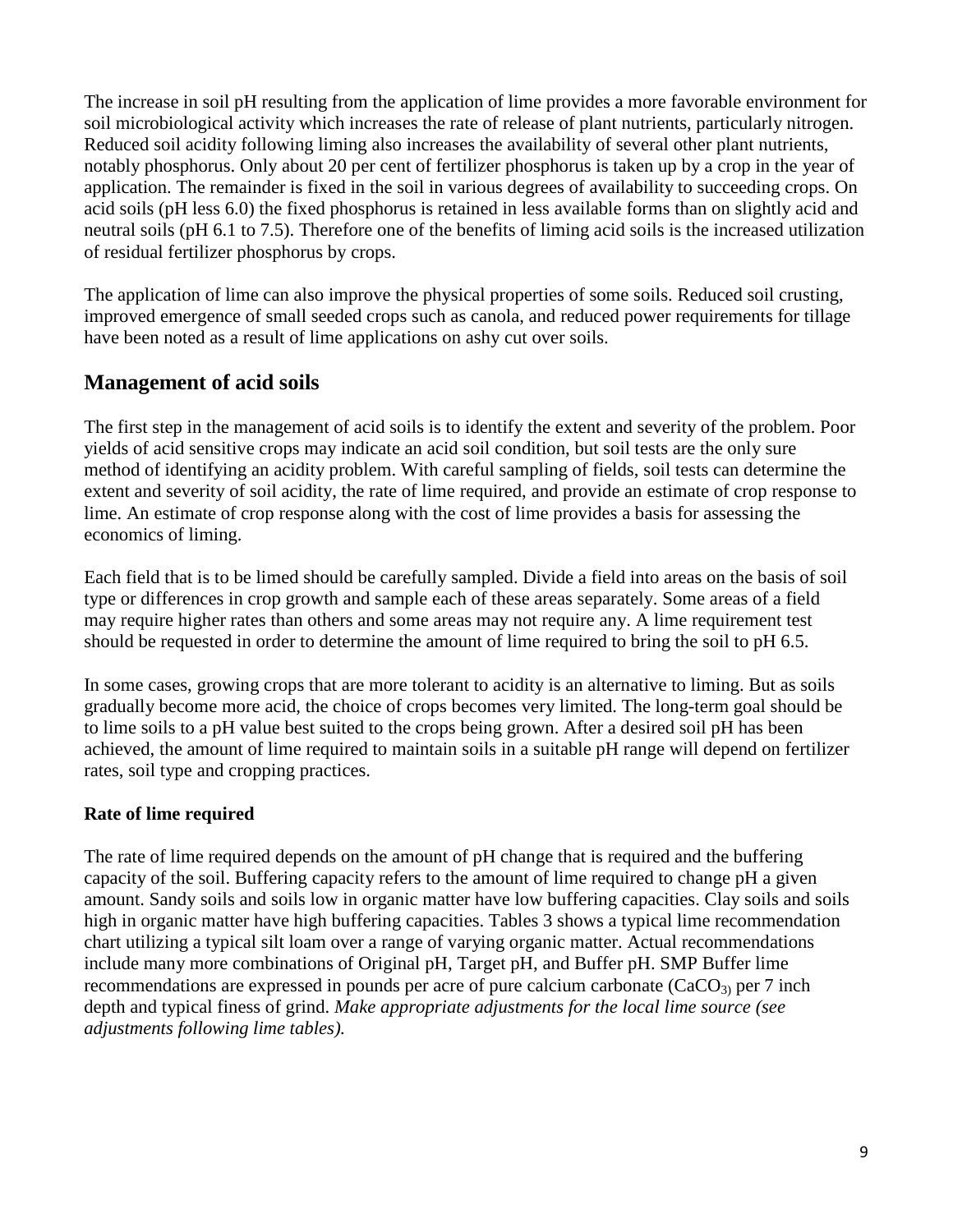|                 | Table 3.<br>Mineral Soil: Typical soils with organic matter between 0% to 5% |          |     |                      |             |      |  |
|-----------------|------------------------------------------------------------------------------|----------|-----|----------------------|-------------|------|--|
|                 | Sample Lime $(CaCO3)$ Recommendations                                        |          |     |                      |             |      |  |
|                 | <b>Ton/Acre</b>                                                              |          |     |                      |             |      |  |
| <b>Original</b> | <b>Target</b>                                                                |          |     | Soil Buffer pH (SMP) |             |      |  |
| pH              | pH                                                                           | 5.0      | 5.5 | 6.0                  | 6.5         | 7.0  |  |
| 4.5             | 5.0                                                                          | 6.0      | 4.7 | 3.3                  | 1.9         | 0.5  |  |
| 4.5             | 5.5                                                                          | 8.4      | 6.5 | 4.6                  | 2.6         | 0.7  |  |
| 4.5             | 6.0                                                                          | 10.1     | 7.8 | 5.5                  | 3.2         | 0.9  |  |
| 4.5             | 6.5                                                                          | 11.4     | 8.8 | 6.2                  | 3.6         | 1.0  |  |
| 5.0             | 6.0                                                                          | 8.4      | 6.5 | 4.6                  | $\vert$ 2.6 | 0.7  |  |
| 5.0             | 6.5                                                                          | 10.1     | 7.8 | 5.5                  | 3.2         | 0.8  |  |
| 5.5             | 6.0                                                                          | 0        | 4.6 | 3.2                  | 1.9         | 0.5  |  |
| 5.5             | 6.5                                                                          | 0        | 6.5 | 4.5                  | 2.6         | 0.7  |  |
| 6.0             | 6.5                                                                          | $\bm{0}$ |     | 3.2                  | 1.9         | 0.57 |  |

# **The effect of soil acidity on yield of crops**

Soil reaction (pH) affects the physical, chemical, and biological properties of soils and crop yields. Crops also vary greatly in their tolerance to the various components of acidity. As a result, the cause of soil acidity damage to crops is often rather complex. The following discusses the work that was a part of the STEEP Project and published as, "Wheat Response to Lime on Acid Soils". This research conducted by the UOFI in early 80's showed that there is the potential of "Increasing acidity in the surface foot of soil has the potential of reducing yield potential of cereal and legume crops in northern Idaho and other Northwest cropland areas". This research has shown that lime (calcium carbonate) applications can increase yields of winter wheat and spring wheat if the soil pH is less than 5.3.

The UOFI in a 4 years research project (1983 through 1986) demonstrated that in a 22- to 24-inch precipitation zone on silt loam soils with a saturated paste pH of the soil at 5.1. that addition of either suspension liquid lime (SL) or dry solid lime (DS) responded to the addition of lime when broadcast and incorporated 5 months before planting of the crop.

#### *Liquid Lime Application Rate and Timing*

Yield response of spring wheat and winter wheat to three rates of SL lime broadcast and incorporated 5 months before planting was compared with the same applications 2 days before planting, The lime used in the SL lime had a neutralizing value (Calcium Carbonate Equivalent) of 100. The SL lime contained 48 percent 200 mesh lime, 50.5 percent water and 1.5 percent suspension clay. The UOFI study found that SL lime applied 5 months before planting at rates of 500 and 1,000 pounds/acre resulted in significant spring wheat yield increases of 50 and 63 percent, respectively (Table 4). The 250 pounds/acre rate, applied 5 months before planting, and all the application rates 2 days before planting did not result in spring wheat yields statistically superior to the check. The UOFI scientists point out that this indicates the importance of applying lime in the fall before a spring crop to allow time for the lime to react with the soil and raise soil pH.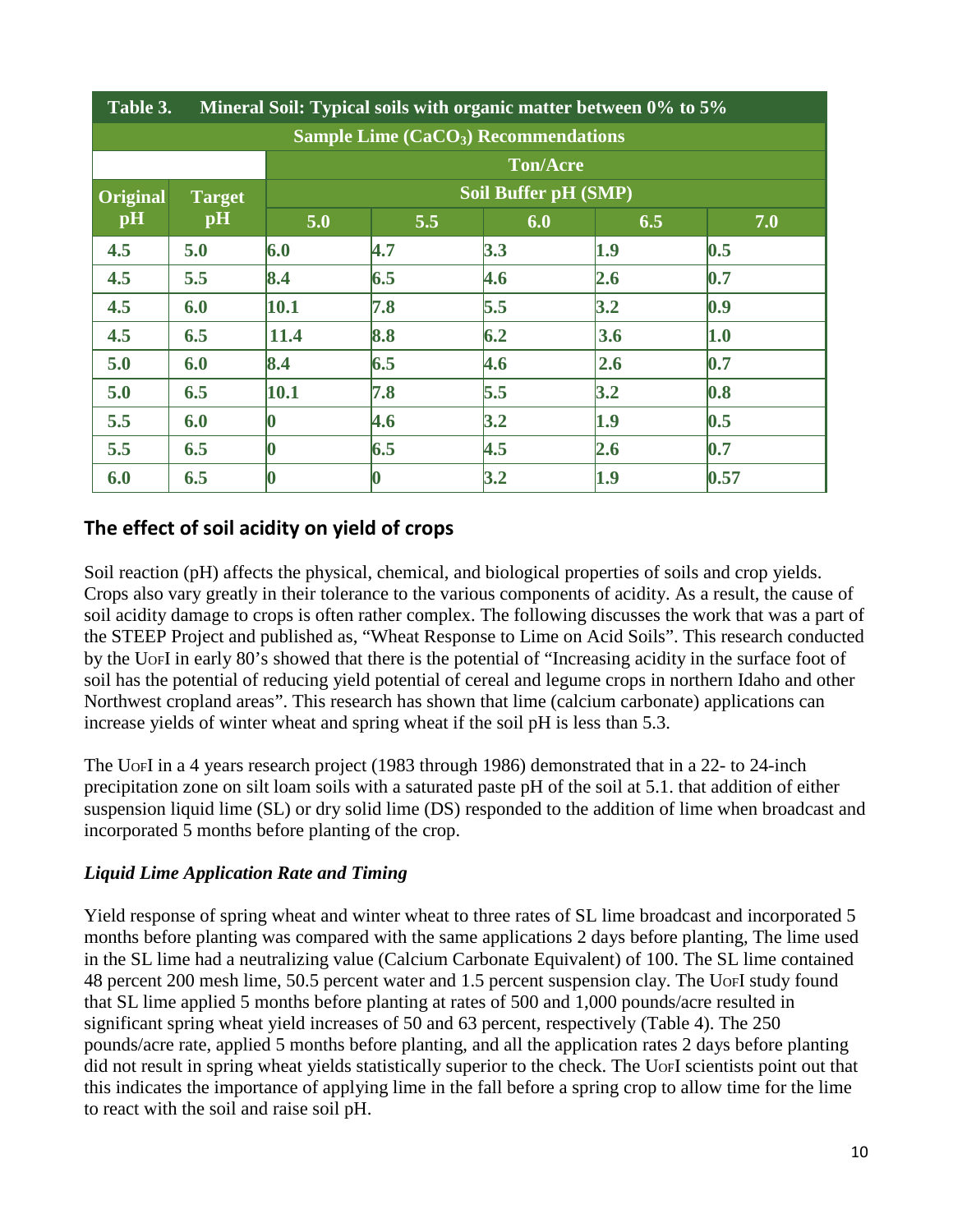**Table 4. Yields of spring wheat and winter wheat from plots treated with liquid lime (SL) either 5 months before or 2 days before planting at Moscow, ID, In 1983 and 1984 (Mahler,** UOFI**).**

| Lime rate |                         | Yield <sup>1</sup>                    |                                       |  |  |
|-----------|-------------------------|---------------------------------------|---------------------------------------|--|--|
| (lb/acre) | <b>Application time</b> | <b>Spring wheat 1983</b><br>(bu/acre) | <b>Winter wheat 1984</b><br>(bu/acre) |  |  |
| 0         | Control                 | 38d                                   | 48.3c                                 |  |  |
| 1,000     | 5 months before         | 62ab                                  | 69.0a                                 |  |  |
| 500       | $\vert$ 5 months before | 57abc                                 | 58.6b                                 |  |  |
| 250       | $\vert$ 5 months before | 53abcd                                | 56.3bc                                |  |  |
| 1,000     | $\vert$ 2 days before   | 48bcde                                | 64.7a                                 |  |  |
| 500       | $\ $ 2 days before      | 42cde                                 | 59.6ab                                |  |  |
| 250       | $\vert$ 2 days before   | 37e                                   | 56.1bc                                |  |  |

<sup>1</sup> Means in the same column followed by the same letter are not statistically different at the 0.05 level of probability.

With winter wheat, 500 and 1,000 pounds/acre applications of SL lime 5 months before planting increased yields 21 and 45 percent, respectively. When the same rates were applied 2 days before planting, yield increases were 23 and 34 percent, respectively. The 250 pounds/acre application rate did not significantly increase yield regardless of application date. In contrast to spring wheat, application date was not a factor in winter wheat response to lime. The winter months apparently allow the time necessary for the liquid lime to react with soil, consequently, masking any potential advantage of an earlier application date.

#### *Liquid and Solid Lime Comparison*

In 1985 and 1986, UOFI researchers compared five application rates of SL and DS lime broadcast and incorporated 1 day before planting. The SL lime contained 48 percent 200 mesh lime, 50 percent water and 2 percent suspension clay. DS lime had the following particle size distribution: 80 percent passed a 20-mesh sieve, 50 percent passed a 60-mesh sieve and 20 percent passed a 100-mesh sieve. Both sources had a neutralizing value of 100. SL lime application rates of 2,000, 1,500, 1,000, 500 and 250 pounds/acre 1 day before planting resulted in spring wheat yield increases of 25.0, 13.4, 14.4, 11.4 and 11.0 bushels/acre, respectively (Table 5). No significant differences were found between yield responses to SL and DS lime at any application rate.

With winter wheat, SL lime application rates produced yields significantly higher than DS lime. SL lime applied at rates of 2,000, 1,500, 1,000,500 and 250 pounds/acre resulted in winter wheat yields of 38.8, 43.2, 42.7, 27.1 and 15.8 percent greater than the check, respectively. Yield increases with the same application rates of DS lime were only 21.1, 23.5, 9.8, 2.7 and 3.9 percent, respectively. Differences in winter wheat yield between liquid and solid lime were statistically significant at all application rates.

#### *Incorporation vs. Non-incorporation*

Wheat response to 500 and 1,000 pounds/acre rates of SL and DS lime broadcast and incorporated one day before seeding was compared with broadcast non-incorporated applications 3 days after seeding (Table 6). Differences were generally not statistically significant when comparing application rates of SL and DS lime on spring wheat and winter wheat yields.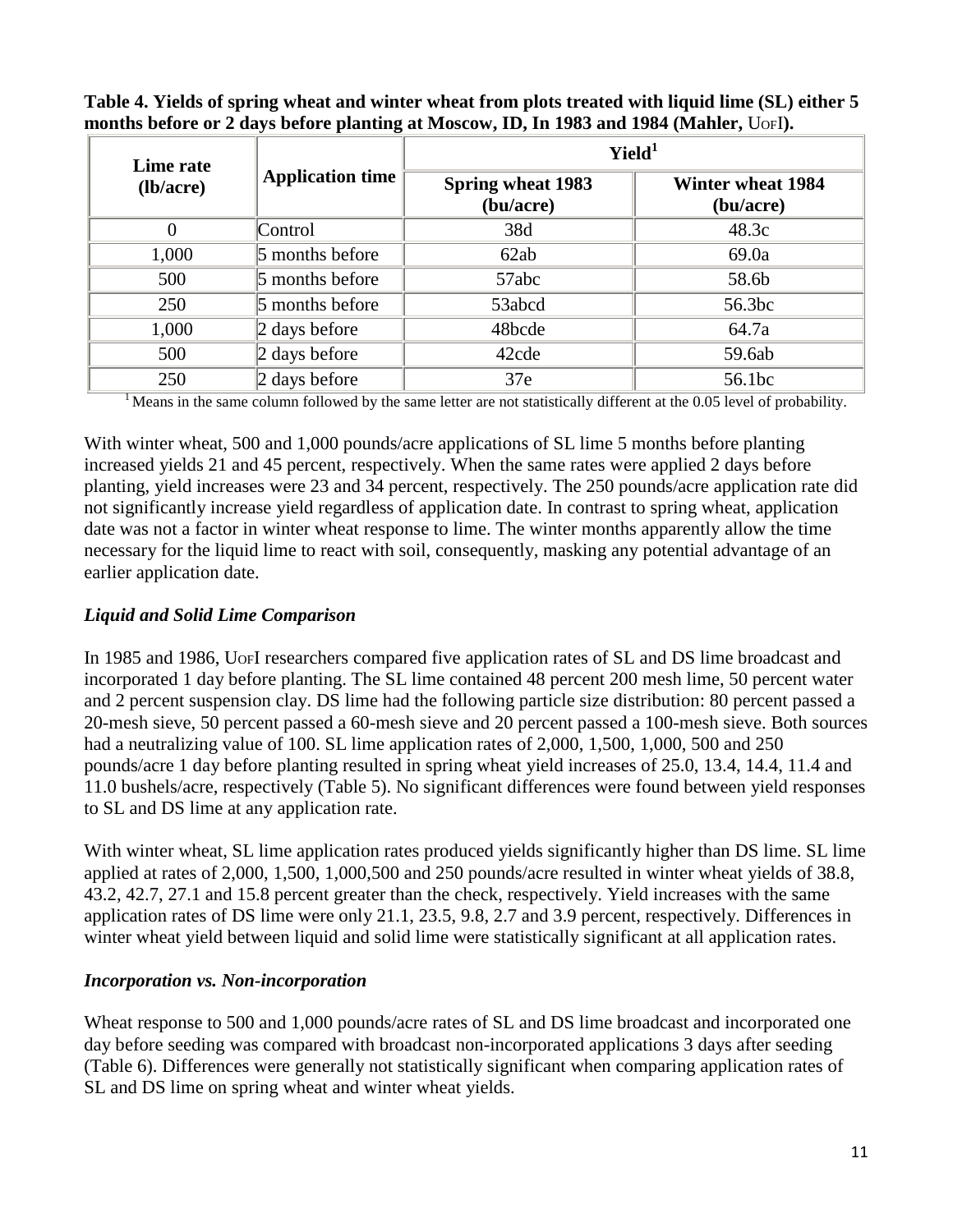A broadcast non-incorporated option for lime applications could be important in a no-till system. However, in this higher precipitation area, producers are generally not in a continuous no-till system for all crops, so lime could be applied when some tillage incorporation was possible in the rotation.

| Table 5. Comparison of spring wheat and winter wheat yield responses to SL and DS lime      |
|---------------------------------------------------------------------------------------------|
| broadcast and incorporated 1 day before planting near Moscow, ID, in 1985 and 1988 (Mahler, |
| $U$ OFI $)$                                                                                 |

| Lime rate (lb/acre) | Lime source <sup>1</sup> | <b>Yield (bu/acre)</b> |                          |  |
|---------------------|--------------------------|------------------------|--------------------------|--|
|                     | <b>Spring wheat 1985</b> |                        | <b>Winter wheat 1986</b> |  |
| 2,000               | <b>SL</b>                | 61.5NS                 | $114.4**$                |  |
| 2,000               | DS                       | 61.0                   | 99.8                     |  |
| 1,500               | <b>SL</b>                | 55.8NS                 | $118.0**$                |  |
| 1,500               | DS                       | 54.1                   | 101.8                    |  |
| 1,000               | <b>SL</b>                | 56.3NS                 | $117.6**$                |  |
| 1,000               | DS                       | 53.0                   | 90.6                     |  |
| 500                 | <b>SL</b>                | 54.8NS                 | $105.0**$                |  |
| 500                 | DS                       | 52.5                   | 84.6                     |  |
| 250                 | <b>SL</b>                | 54.4NS                 | $95.4*$                  |  |
| 250                 | DS                       | 52.9                   | 85.6                     |  |
| Check               |                          | 49.2                   | 82.4                     |  |

<sup>1</sup>SL – Suspension Liquid Lime, DS – Dry Solid Lime

NS, \* and \*\* designate not statistically different, statistically different at the 0.05 level and statistically different at the 0.01 level, respectively (statistical comparisons are only between lime sources at each application rate).

**Table 6. Comparison of spring wheat and winter wheat yield response to broadcast Incorporated and non-incorporated applications of solid and liquid lime near Moscow, ID, in 1985 and 1988 (Mahler, Ul).**

| Lime rate (lb/acre) | Lime source | <b>Application</b><br>$\lim_{ }$ | Yield <sup>2</sup> (bu/acre) |                          |  |
|---------------------|-------------|----------------------------------|------------------------------|--------------------------|--|
|                     |             |                                  | <b>Spring wheat 1985</b>     | <b>Winter wheat 1986</b> |  |
| 1,000               | <b>SL</b>   | 1 day before                     | 56.3NS                       | 117.6NS                  |  |
| 1,000               | <b>SL</b>   | $\beta$ days after               | 55.0                         | 107.8                    |  |
| 1,000               | DS          | $\vert$ 1 day before             | $53.0*$                      | 90.6NS                   |  |
| 1,000               | DS          | 3 days after                     | 46.0                         | 85.6                     |  |
| 500                 | <b>SL</b>   | 1 day before                     | 54.8NS                       | $105.0**$                |  |
| 500                 | <b>SL</b>   | $\beta$ days after               | 54.3                         | 92.6                     |  |
| 500                 | Solid       | 1 day before                     | 52.5NS                       | 84.6NS                   |  |
| 500                 | Solid       | $\beta$ days after               | 51.7                         | 82.4                     |  |
| Check               |             |                                  | 49.2                         | 82.4                     |  |

<sup>1</sup>l day before — incorporated before-planting application; 3 days after— non-incorporated after-planting application.<br><sup>2</sup>NS  $*$  and  $*$  \* decisions not statistically different statistically different at the 0.05 level an  $N$ S,  $*$  and  $*$   $*$  designate not statistically different, statistically different at the 0.05 level and statistically different at the 0.01 level, respectively (statistical comparisons are only between application for each lime source and rate).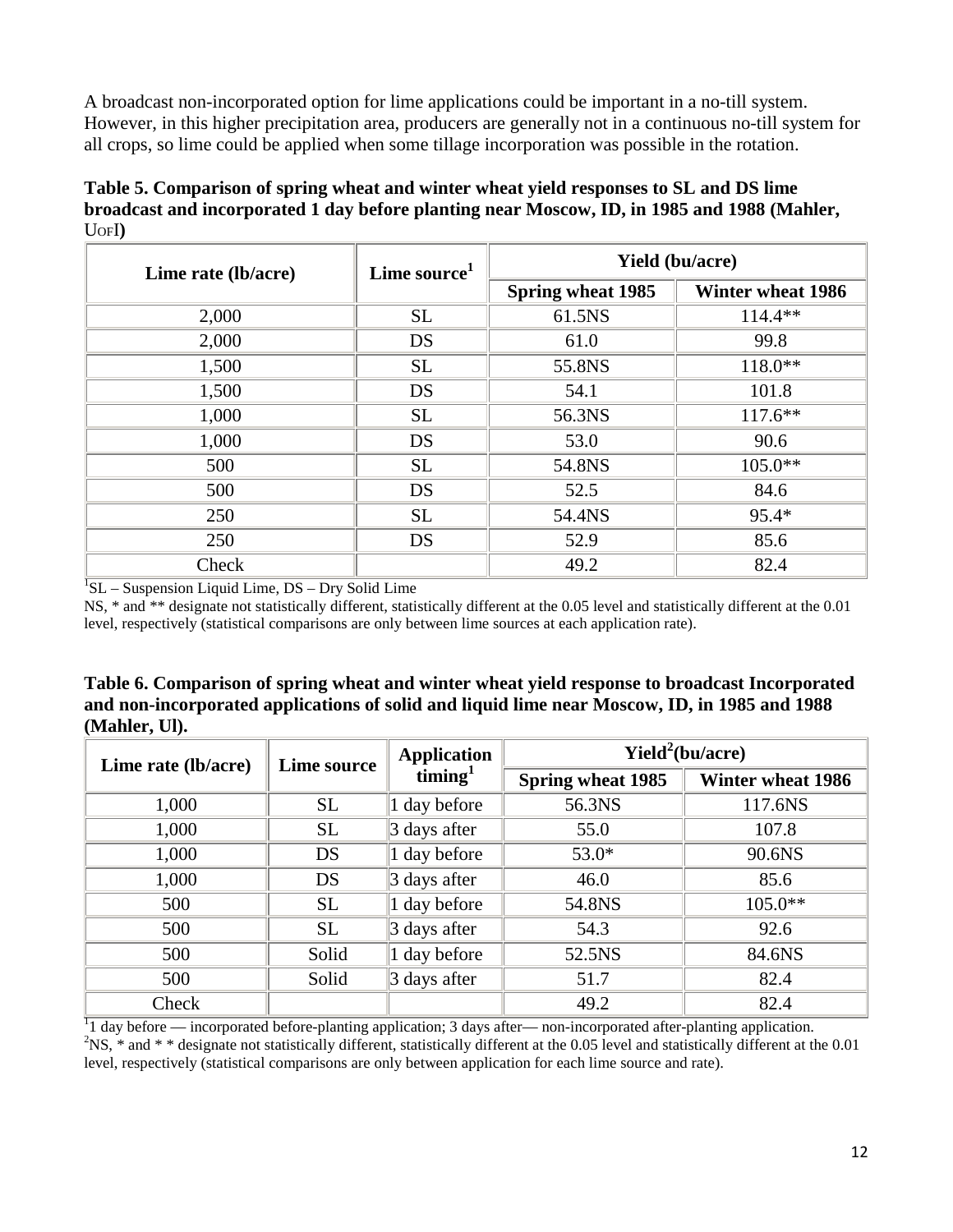# **In summary**

Soil acidity is identified by the measurement of soil reaction (pH). The reaction is alkaline when the pH value is above 7.0; neutral at 7.0; and acid below 7.0. In practical terms, soils between pH 6.5 and 7.5 are considered neutral. Soils in the range 5.6 to 6.0 are moderately acid and below 5.5 strongly acid. Organic crop production requires no commercial fertilizers but relies on both macro and trace nutrients being supplied by degradation of plant material through the activities of micro flora and fauna in the soil and nitrogen fixation through having legumes in the crop rotation. These organisms and crop are affected by the pH of the soil.

Nitrogen is supplied as ammonium  $(NH_4)$  or nitrate  $(NO_3)$  in fertilizers and soil amendments, and dissolved N will have the highest concentrations in soil with pH 6-8. Concentrations of available N are less sensitive to pH than concentration of available P. In order for P to be available for plants, soil pH needs to be in the range 6.0 and 7.5. If pH is lower than 6, P starts forming insoluble compounds with iron (Fe) and aluminum (Al) and if pH is higher than 7.5 P starts forming insoluble compounds with calcium (Ca).

Nitrification the biological conversion of ammonium to nitrate nitrogen has an long term effect on soil pH. Nitrification is a two-step process involving two groups of bacteria, *Nitrosomonas* and *Nitrobacter*. These bacteria known as "nitrifiers" are strict "aerobes," meaning they must have free dissolved oxygen to perform their work. The biological oxidation of ammonia results in the formation of nitrates-N is accompanied with the production of hydrogen, which results in the acidification of the soil.

The buffering capacity of the soil is dependent on Cation Exchange Capacity, quantity of Base Cations and the presence of Free Lime. The sum of Base Cation and Free Lime determines the passive pH. As the alkaline of the soil solution is neutralized the soil pH (Active pH) drops. One of the visual effects of low soil pH is the presence of poor growth of a sensitive crop such as alfalfa. However, a soil test is the only reliable way of determining whether soil is acid or not. A lime requirement test (Buffered pH) should be used to determine the rate of lime to apply.

The Shoemaker, McLean and Pratt (SMP) lime requirement test is used to estimate the amount of lime required to raise the pH of the soil surface. The SMP value reflex the acidify effect of the acid in the soil sample on the buffered pH (7.5) of the buffer solution. The proper time to take the soil test for determining buffer pH is before the addition of any fertilizer since the fertilizer itself can have a temporary effect on the soil. Acid soils often contain soluble forms of aluminum and manganese. As soil acidity increases (pH decreases), soluble aluminum and manganese increase to toxic levels. The application of lime to acid soils can affect biological, chemical, and physical properties of the soils. The increase in soil pH resulting from the application of lime provides a more favorable environment for soil microbiological activity which increases the rate of release of plant nutrients, particularly nitrogen.

The application of lime to acid soils can affect biological, chemical, and physical properties of the soils. The application of lime can also improve the physical properties of some soils. Reduced soil crusting, improved emergence of small seeded crops such as canola, and reduced power requirements for tillage have been noted as a result of lime applications on ashy cut over soils.

The effect of soil acidity on a crop can occur at various pH levels. These effects can be divided into two general categories - **Direct and Indirect**. Direct effects of acid soils are often expressed as metal toxicities and usually involve a soluble form of aluminum and/or manganese. As soil acidity increases